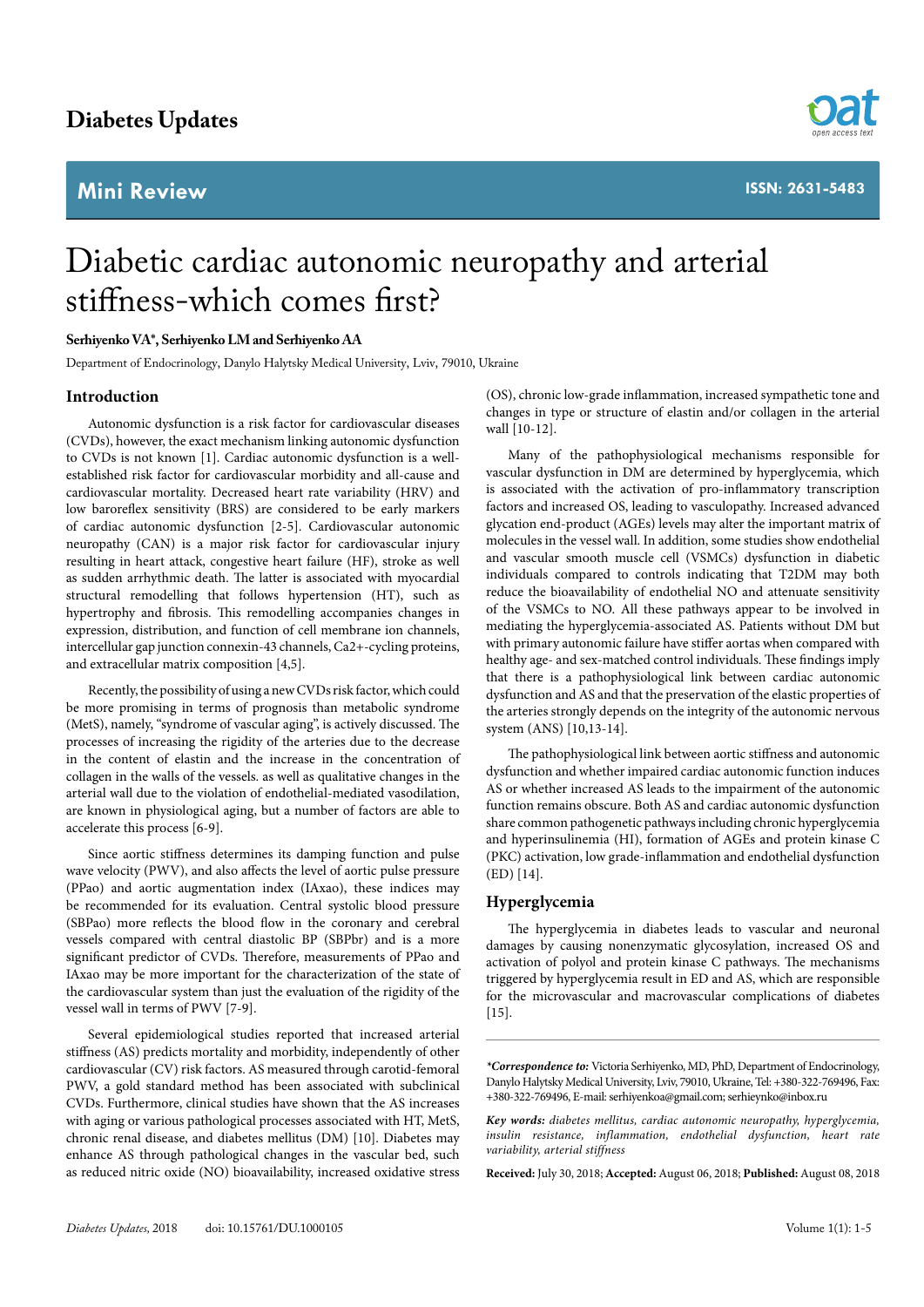Hyperglycemia has been shown to trigger ED through decrease in NO synthesis, increase in free radicals levels, and deterioration of antioxidant defence mechanisms. Chronic glycemic exposure also induces VSMCs proliferation and chronic inflammation, increases generation of AGEs and enhances collagen cross-linking within the arterial wall, up-regulates matrix metalloproteinase-2 and -9 expression (enzymes degrading elastin), augments the generation of angiotensin-2 in vascular tissue and increases endothelial permeability [16]. ED is considered a key event in the initiation of the atherosclerotic process, yet it also leads to "functional" stiffening of arteries, as a continuous NO release by endothelium contributes to the functional regulation of arterial elasticity, aimed to adapt peripheral conduit artery mechanics to changes in blood flow [17].

# **Insulin resistance**

Several prospective studies have demonstrated that insulin resistance (IR), as assessed by various techniques, is related to CVDs in both non-diabetic and diabetic subjects, independently of established risk factors. The risk of CVDs events increased across quintiles of the homeostasis model assessment of insulin resistance (HOMA-IR); the association between HOMA-IR index and CVDs was demonstrated. IR has been shown to be associated with decreased synthesis/release of NO and enhanced generation of reactive oxygen species, as well as with an excessive free fatty acids (FFAs) release from adipose tissue. Increased circulating levels of FFAs may impair endothelial function and induce a low-grade inflammation (through activation of nuclear factor kappa-light-chain-enhancer of activated B cells (NF-κB) [17,18]. Hyperinsulinemia augments hepatic very-low-density lipoproteins synthesis, increases cholesterol transport/synthesis in cultured arterial SMCs, stimulates the proliferation of arterial SMCs, augments collagen synthesis and turns on multiple genes involved in inflammation [17]. In subjects with type 2 (T2) DM (T2DM), IR and the use of alcohol were associated with increased AS which supports the hypothesis that increased AS can act as a mediating factor in the association between T2DM and increased risk of atherothrombotic disease [19].

It has been shown that fasting insulin levels were associated to mean carotid intima-media thickness (CIMT); insulin sensitivity was negatively associated with CIMT, and this effect was partly explained by traditional CV risk factors, glucose tolerance and adiposity; the association between HOMA-IR index and CIMT in non-diabetic subjects was fully explained by established CV risk factors, above all by HT; the relationship between HOMA-IR index and carotid atherosclerosis was mostly dependent on the clustered expression of the components of the MetS; the association between lower insulin sensitivity was mediated by circulating FFAs and adipocytokines. These results imply that IR per se has no strong influence on carotid atherosclerosis, and that its effect on carotid wall is mediated by other metabolic, cellular and hemodynamic abnormalities related to the IR syndrome and DM, like dyslipidemia (DLP), FFAs adipocytokines, chronic inflammation and HT [17].

Moreover, a novel relationship between AS, HI and CAN in a T2DM population has been shown in a study which signifies their pathogenic roles in the development of CVDs in diabetic patients [7].

#### **Inflammation**

The mechanisms linking the autonomic imbalance to atherosclerosis are still elusive. Recent studies suggest an association between autonomic function and inflammation in patients with CVDs, showing an inverse relationship between autonomic activity, measured by HRV, and plasma levels of inflammatory markers [1].

Inflammation is a key mediator in the pathophysiology of atherosclerosis involving both the innate and the adaptive immune system. Diabetes mellitus course represents a spectrum, so drawing clear lines between these stages may be inaccurate, and probably the endothelial inflammation and microcirculatory dysfunction starts with the first rises in blood glucose levels [1,20,21]. Tumor necrosis factor-alpha (TNF-alpha), interleukin (IL) (IL-1), and some bacterial components like lipopolysaccharides trigger the transcription of a molecule of the selectin family (CD62E) in an NF-kB-dependent signal cascade. CD62E is associated with endothelium of the blood vessel in different different inflammatory situations. Previously published data have demonstrated that E-selectin (CD62) is a proatherogenic and proinflammatory cytokine associated with IR, obesity, and CVDs [22]. It has been suggested that circulating CD62 concentration may be a biomarker for indicating the subsequent development of metabolic diseases and in particular CVDs from a healthy state [23]. Prediabetes patients have higher E-selectin levels as their serum glucose rise, and it looks as they get highest with the DM diagnosis. This is compatible with a hypothesis of rising endothelial inflammation with progression to DM [21].

Previous studies suggest a relationship between autonomic dysfunction and inflammation, as well as between inflammation and atherosclerosis. These findings made us hypothesize that inflammation mediates the atherogenic effects of autonomic dysfunction. Few studies have investigated the whole pathway (autonomic functioninflammation-atherosclerosis) in the same population or carotid atherosclerosis as the primary end-point. Intima media thickness (IMT), a marker of preclinical atherosclerosis, was recently associated with increased C-reactive protein (CRP) and reduced HRV in patients suffering from depression [1]. Ulleryd MA et al. (2017) hypothesize that inflammation can be a mediator in the link between autonomic dysfunction and atherosclerosis, leading to CVDs like stroke and myocardial infarction; reduced autonomic function will increase low-grade inflammation, subsequently worsening the progression of atherosclerosis [1].

Increased CIMT reflects very early atherosclerotic changes, whereas plaque presence indicates a more advanced atherosclerotic process. T2DM patients have higher CIMT (on average by 130 μm), higher prevalence of carotid plaques and higher plaque volume as compared to controls, and CIMT and carotid plaque prevalence have been shown to be associated with fasting plasma glucose levels, glucose fluctuation or glycated HbA1c (HbA1c), both in non-diabetic and in diabetic populations [17].

#### **Endothelial dysfunction**

ED and atherosclerosis play an important role in the pathogenesis of end-organ damage. The endothelial layer has many functions, such as homeostasis, vascular permeability, vasoregulation, angiogenesis and inflammatory response. It is widely accepted that ED is the atherosclerosis precursor [24]. DM candidates have an increasing ED and inflammation with rising blood glucose levels, through the diagnosis of T2DM. ED is a mostly recognized part of macrovascular and microvascular disease complications in diabetes. ED may also precede diabetes onset and may promote IR and glucose dysregulation leading to DM, but there is still controversy about the exact role of ED in patients with prediabetes and DM [21].

In diabetic patients, impaired endothelial functions and increased arterial wall thickness potentially lead to diabetic micro- and macrovascular complications. DM leads to AS by causing functional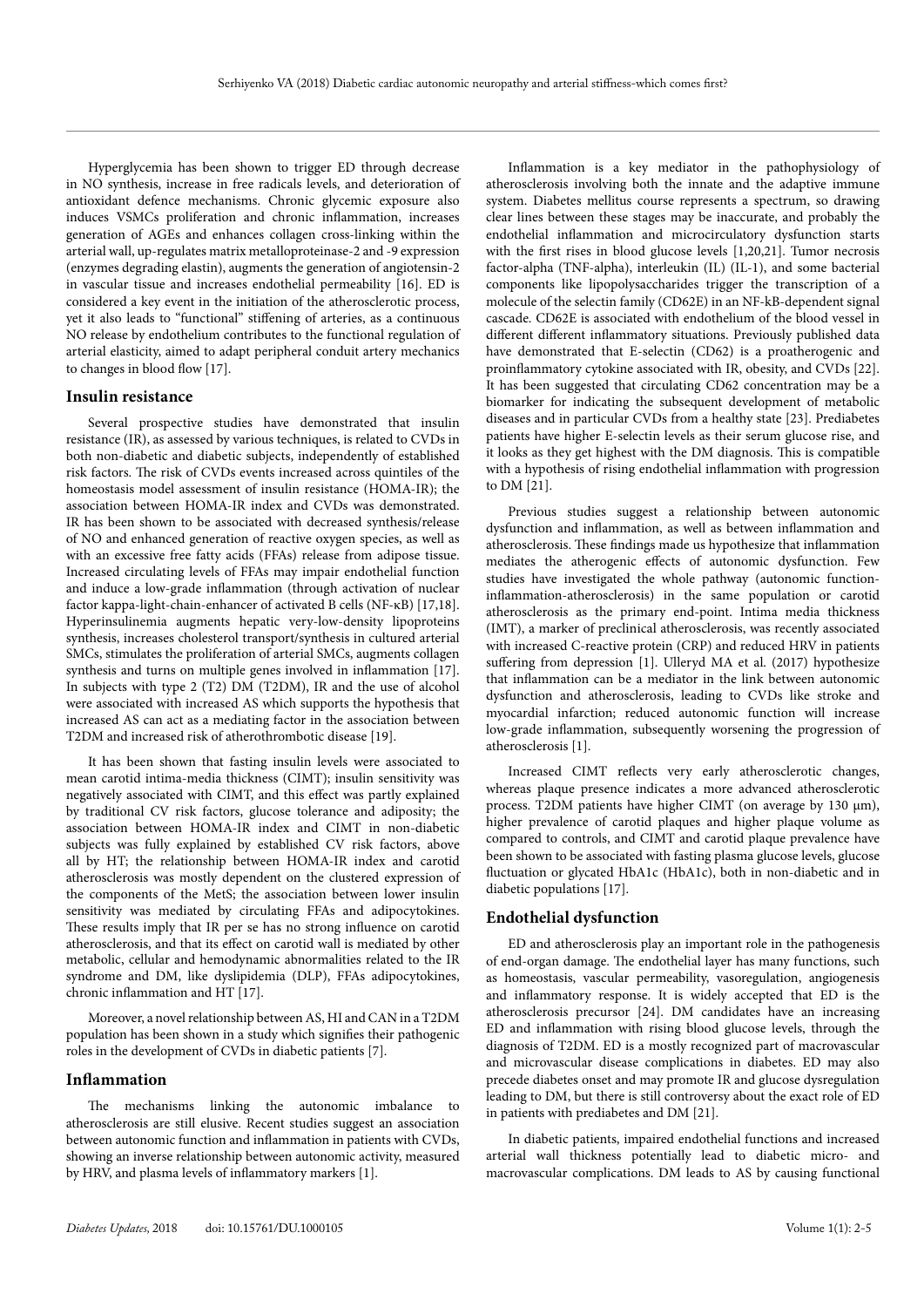and structural changes in large vessels. Therefore, it is crucial to maintain ED and arterial elasticity by means of intensive diabetes treatment and improved glycemic control. Additionally, management of ED and AS with certain experimental drugs and/or some medication used in clinical practice is promising regarding prevention of diabetic complications. Furthermore, management of ED and AS is likely to decrease the incidence of cardiovascular disease, which is an important cause of mortality in DM [15].

#### **Heart rate variability**

In T2DMs cardiac autonomic dysfunction, expressed as reduced vagal activity, leads to heart rate (HR) acceleration and thus to diastole shortening, but it seems that cardiac autonomic dysfunction may shorten diastole duration (DD) per se, independently of the effect on HR. Since DD influences strongly subendocardial myocardial viability (SVI), cardiac autonomic dysfunction plays a primary role in addition to AS in the impairment of SVI and may thus worsen cardiovascular prognosis [25].

Chorepsima S et al. (2017) showed that beyond BP, impaired cardiac autonomic function assessed by determination of HRV was a significant determinant of abnormal PWV in patients with T2DM. Furthermore, lower values of the frequency-dependent domains of the HRV were independently associated with higher odds of abnormal PWV [14]. It has been shown that low HRV is associated with increased mortality in patients with ischemic heart disease or DM. HRV is also a sensitive indicator of BRS control, specifically the vagal control. Therefore, AS may affect BRS and thereby, HRV. Increased AS evaluated by PWV and/or AISA has been associated with the presence of coronary atherosclerosis and worse cardiovascular prognosis both in general population and specific disease groups, including DM. Decreased HRV in the uncomplicated diabetes patients highlights the obscure process of CAN in diabetic patients that begins even before clinical atherosclerotic CVDs becomes apparent [7]. It has also been shown that surrogate atherosclerosis markers were associated with lower HRV, and increased CIMT in T2DM participants was significantly associated with decreased HRV, independent from conventional CV risk factors. Therefore, the presence of CAN should be considered much earlier in the course of DM, rather than after the development of clinical CVDs [7].

#### **Arterial stiffness**

Increased AS is a common indicator for the atherosclerotic involvement of the vascular system and is known to occur as a result of atherosclerotic risk factors, such as DM, smoking, HT, DLP, and aging. Increased AS is also associated with coronary artery disease (CAD), cerebrovascular disease and peripheral arterial disease [21,24]. These data provide an evidence that diabetes candidates have an increasing ED and inflammation with rising blood glucose levels, through the diagnosis of T2DM. ED is a mostly recognized part of macrovascular and microvascular disease complications in DM. ED may also precede DM onset and may promote IR and glucose dysregulation leading to DM, but there is still controversy about the exact role of ED in patients with prediabetes and DM [21]. PWV is the gold-standard method for the assessment of AS and is an independent predictor of CV morbidity and mortality [26]. A number of studies have shown that AS is increased in people with DM and that PWV independently predicts mortality in this group of patients [14]. Reported that, mean IAxao was similar among T2DM patients and non-diabetes controls; however, IAxao was related to diabetes status after multiple adjustments of several risk

factors in the regression model. Other studies have reported that IAxao, which was similar between DM and non-diabetes subjects, increased in diabetes patients after adjustment of HR [27]. Yeboah K et al (2016) hypothesize that, compared to age- and gender-match controls, nonhypertensive, nonobese T2DM patients would have higher levels of AS [27]. Blood pressure and impaired cardiac autonomic function are the main determinants of abnormal PWV in people with T2DM, while the association between impaired cardiac autonomic function and AS is not mediated by low BRS or increased HR. Chorepsima S et al (2017) shown that CAN activity influences AS and it should be monitored and reported in studies examining factors affecting PWV [14]. DM was associated with a lower peripheral AS, opposite from the associations seen for carotid-femoral (cfPWV) and brachial-ankle PWV (baPWV) [26].

Despite such stability, in the sixth ten human life, there is a gradual fragmentation of elastin fibers and plates, which is accompanied by changes in the extracellular matrix in the form of overproduction of collagen and deposition of Ca2+. This diffuse degenerative process leads to increased stiffness of the vessels of the elastic type and the growth of PP [28]. The relationship between the effects of age and hypertonic changes on the vascular wall is extremely complicated. This is due to the fact that a number of pathophysiological changes are unidirectional (increase in the content of collagen), while others have multidirectional effects, which complicates the interpretation of the results of the examination of patients. In particular, vascular ductility may increase with HT and decreases with age. In addition to HT, many traditional risk factors may contribute to the increased rigidity of the vessels, including DLP, smoking, hyperglycemia, etc [28]. Loehr LR et al. (2016) hypothesize that the arterial wall tissue remodeling that occurs with DM may differ pathophysiologically in muscular versus elastic large arteries and that loss of elasticity and recoil does not necessarily translate into stiffening of the muscular arteries [26]. Tsuchikura S et al. (2010) found opposing directions of effect for the association of peripheral and central stiffness with CAD [29] including in a subset of participants with T2DM. Similarly, a recent publication from the ARICstudy reported that the cfPWV and baPWV were positively associated with age and with HbA1c, whereas femoral-ankle PWV was not. These studies support the observation that peripheral stiffness does not have the same associations with CAD, or its risk factors, that are observed for central AS [26,30].

One hypothesis is that impaired cardiac autonomic function results in increased AS. An explanation could be that patients with CAN present more often with calcification of the tunica media of the arterial wall. It is noteworthy that the main determinant of the extent of arterial calcification is the severity of diabetic CAN. On the other hand, arterial calcification has been suggested as an important determinant of AS according to findings in humans and experimental models [14]. These data reveal that calcification of the arterial wall may be an additional common pathophysiological pathway that could explain the relationship between impaired cardiac autonomic function and AS. High sympathetic activity has been associated with AS in hypertensive patients with and without T2DM, as well as in healthy individuals. Increases in HR per se may lead to AS independently of changes in activity of the ANS [14].

The other hypothesis is that AS may lead to CAN via impairment of baroreceptor function induced by stiffening of the arterial wall. Several studies have found a significant association between low BRS and increased AS in patients with congestive HR, in older subjects. However, no difference in central BRS was observed among participants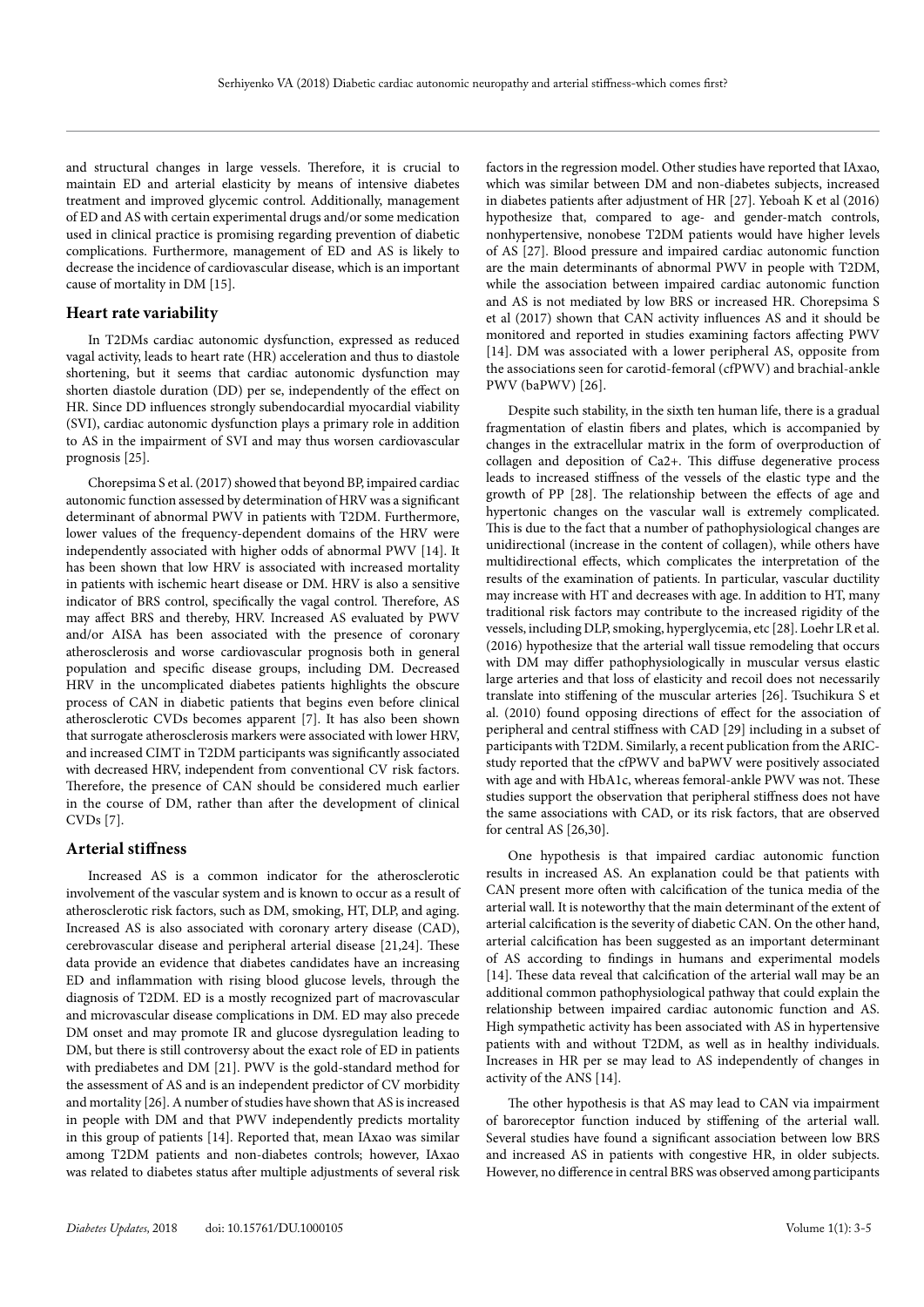with abnormal and normal PWV. This finding may imply that DM per se is a strong factor affecting BRS and outweighs the potential effect of other factors on BRS [14].

Some data indicate that increased large AS appears already in prediabetic conditions. In a treatment-naïve and mostly "healthy" population from the ADDITION-Leicester cohort, cfPWV was increased in individuals with impaired fasting glucose or impaired glucose tolerance as compared to those with normal glucose metabolism, and the increase was identical to that of individuals with newly diagnosed T2DM. Indices of carotid stiffness increased with fasting plasma glucose, insulin and HbA1c; cfPWV increased with HbA1c; fasting glucose, HOMA-IR index and HbA1c, together with waist circumference, triglycerides and HDL-cholesterol were all predictors of cfPWV after a follow-up of 17 yrs. Finally, a recent study in middle-aged subjects free of CVD demonstrated the relationships of cfPWV with HOMA-IR index (direct) and telomere length (inverse) and suggested that IR linked with chronic inflammation can enhance telomere shortening (a marker of cellular senescence), and thus induce accelerated vascular aging [17].

#### **Conclusion**

It is reported that reduction of elasticity of large arteries and dysfunction of ANS appear already at the time of verification of DM. Questions arise: 1). What is the primary: vegetative dysfunction or increased rigidity of large arteries? 2). What cause-effect relationship exists between the dysfunction of the ANS and the rigidity of large arteries? Two hypotheses are proposed: AS of the arteries can lead to dysfunction of the myocardium, or, conversely, diabetic CAN promotes attachment and/or progression of the rigidity of the wall of the large arteries. In addition, the processes of reducing the elasticity of large arteries and CAN develop in parallel, taking into account the effects of aging and "toxic" effects of hyperglycemia [28].

One of the possible mechanisms that can explain the first hypothesis is the violation of the BRS, which are induced by increased AS. On the other hand, dysfunction of the cardiac ANS can change the elasticity of the artery wall, affecting the vascular tone of large arteries. In particular, animal experiments have shown that the integrity of the ANS plays an important role in preserving the elastic properties of the aorta [31]. However, it is known that experimental studies are accompanied by acute modulation of changes in the state of the ANS, while in patients with DM, a chronic, gradual, cumulative effect is observed. Another mechanism that may be involved in the processes of induction of AS and the development of autonomic dysfunction is the increase in HR. Indeed, an increase in HR per se, regardless of the changes in the activity of the ANS, contributes to the AS development. However, it was found that the normalization of HR in patients with T1DM does not affect the correlation between of left ventricular diastolic function and PWV. Consequently, the association between parasympathetic dysfunction and AS is not mediated by an increase in HR. Finally, changes in vegetative tone can increase the AS due to trophic effects, which contributes to changes in the structure of the vessels [28,31].

A great amount of data demonstrates that hyperglycemia and IR activate number of mechanisms triggering the structural and functional changes in the arterial wall, which are likely to contribute to accelerated vascular aging and increased CV risk in T2DM [32-35]. Moreover, the stiffness gradient between the proximal elastic arteries and more distal muscular arteries decreases, and therefore, increases the transmission of pressure to the microcirculation that may be already damaged by diabetic microvascular disease. Moreover, T2DM is associated with

other metabolic and systemic abnormalities, like atherogenic DLP, HT and obesity that may cause atherosclerosis, AS or both [17].

However, future work is needed to further clarify whether large AS and the pulsatile hemodynamic changes that accompany it are involved in the pathogenesis of DM, and whether interventions targeting AS are associated with improved clinical outcomes in diabetes mellitus.

# **Conflicts of interest**

None

#### **References**

- 1. Ulleryd MA, Prahl U, BoErsbo J, Schmidt C, Nilsson S, et al. (2017) The association between autonomic dysfunction, inflammation and atherosclerosis in men under investigation for carotid plaques. *PLoS One* 12: e0174974. [\[Crossref\]](http://www.ncbi.nlm.nih.gov/pubmed/23822928)
- 2. Spallone V, Ziegler D, Freeman R, Bernardi L, Frontoni S, et al. (2011) Cardiovascular autonomic neuropathy in diabetes: clinical impact, assessment, diagnosis, and management. *Diabetes Metab Res Rev* 27: 639-653. [\[Crossref\]](https://www.ncbi.nlm.nih.gov/pubmed/21695768)
- 3. Ziegler D, Keller J, Maier C, Pannek J (2014) German diabetes association: Diabetic neuropathy. *Exp Clin Endocrinol Diabetes* 122: 406-415.
- Serhiyenko VA, Serhiyenko AA (2015) Diabetic cardiac autonomic neuropathy: Do we have any treatment perspectives? World J Diabetes 6: 245-258. [\[Crossref\]](https://www.ncbi.nlm.nih.gov/pubmed/25789106)
- 5. Pop-Busui R, Boulton AJM, Feldman EL, Bril V, Freeman R, et al. (2017) Diabetic neuropathy: a position statement by the American Diabetes Association. *Diabetes Care* 40: 136-154.
- 6. Mansour AS, Yannoutsos A, Majahalme N, Agnoletti D, Safar ME, et al. (2013) Aortic stiffness and cardiovascular risk in type 2 diabetes. *J Hypertens* 31: 1584-1592. [\[Crossref\]](http://www.ncbi.nlm.nih.gov/pubmed/23822928)
- 7. Bagherzadeh A, Nejati-Afkham A, Tajallizade-Khoob Y, Shafiee A, Sharifi F, et al. (2013) Association of cardiac autonomic neuropathy with arterial stiffness in type 2 diabetes mellitus patients. *J Diabetes Metab Disord* 12: 55. [\[Crossref\]](http://www.ncbi.nlm.nih.gov/pubmed/24360252)
- 8. Agnoletti D, Mansour AS, Zhang Y, Protogerou AD, Ouerdane S, et al. (2017) Clinical interaction between diabetes duration and aortic stiffness in type 2 diabetes mellitus. *J Hum Hypertens* 31: 189-194.
- 9. Xu M, Huang Y, Xie L, Peng K, Ding L, et al. (2016) Diabetes and risk of arterial stiffness: a Mendelian randomization analysis. *Diabetes* 65: 1731-1740. [\[Crossref\]](https://www.ncbi.nlm.nih.gov/pubmed/26953161)
- 10. De Oliveira Alvim R, Santos PCJL, Musso MM, de Cuhta R, Krieger JE, et al. (2013) Impact of diabetes mellitus on arterial stiffness in a representative sample of an urban Brazilian population. *Diabetol Metab Syndr* 5: 45. [\[Crossref\]](https://www.ncbi.nlm.nih.gov/pubmed/23965633)
- 11. Gaszner B, Lenkey Z, Illyés M, Sárszegi Z, Horváth IG, et al. (2012) Comparison of aortic and carotid arterial stiffness parameters in patients with verified coronary artery disease. *Clin Cardiol* 35: 26-31. [\[Crossref\]](https://www.ncbi.nlm.nih.gov/pubmed/22083664)
- 12. Okamoto M, Nakamura F, Musha T, Kobayashi Y (2016) Association between novel arterial stiffness indices and risk factors of cardiovascular disease. *BMC Cardiovasc Disord* 16: 211.
- 13. Chawla D, Bansal S, Banerjee BD, Madhu SV, Kalpa PO, et al. (2014) Role of advanced glycation end product (AGE)-induced receptor (RAGE) expression in diabetic vascular complications. *Microvasc Res* 95: 1-6.
- 14. Chorepsima S, Eleftheriadou I, Tentolouris A, Moyssakis I, Protogerou A, et al. (2017) Pulse wave velocity and cardiac autonomic function in type 2 diabetes mellitus. *BMC Endocr Disord* 17: 27. [\[Crossref\]](http://www.ncbi.nlm.nih.gov/pubmed/28526073)
- 15. Ciftel M, Ertug H, Parlak M, Akcurin G, Kardelen F (2014) Investigation of endothelial dysfunction and arterial stiffness in children with type 1 diabetes mellitus and the association with diastolic dysfunction. *Diab Vasc Dis Res* 11: 19-25.
- 16. Zhao XY, Wang XF, Li L, Zhang L, Shen DL, et al. (2015) Effects of high glucose on human umbilical vein endothelial cell permeability and myosin light chain phosphorylation. *Diabetol Metab Syndr* 7: 98.
- 17. Kozakova M, Palombo C2 (2016) Diabetes mellitus, arterial wall, and cardiovascular risk assessment. *Int J Environ Res Public Health* 13: 201. [\[Crossref\]](http://www.ncbi.nlm.nih.gov/pubmed/26861377)
- 18. Barazzoni R, Zanetti M, Cappellari G, Semolic A, Boschelle M, et al. (2012) Fatty acids acutely enhance insulin-induced oxidative stress and cause insulin resistance by increasing mitochondrial reactive oxygen species (ROS) generation and nuclear factorkappa B inhibitor (Ikappa B)-nuclear factor-kappa B (NF-kappa B) activation in rat muscle, in the absence of mitochondrial dysfunction. *Diabetologia* 55: 773-782.